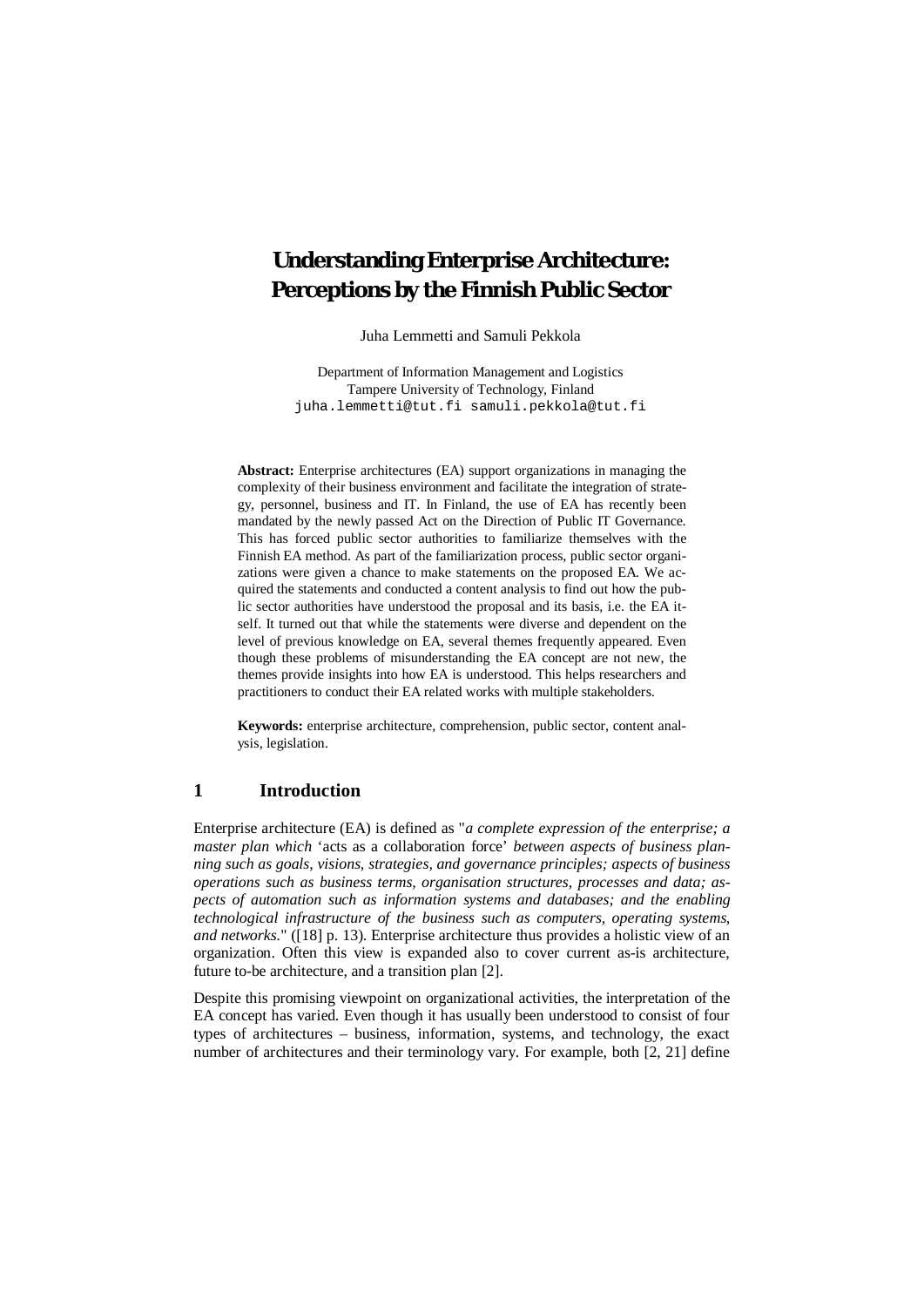five types of architectures, which, however, mutually differ: goals and initiatives, products and services, data and information, systems and applications, and networks and infrastructures in [2] vs. business model, enterprise model, system model, technology model, and detailed description in [21]. These examples, among the reviews [4, 20, 23], illustrate inconsistent definitions from the literature.

As this non-harmonized view of EA seems to confuse both EA researchers and EA practitioners that are familiar with the field and its varying terms and concepts, it is reasonable to ask whether their customers, i.e. business and IT people who are not experts on EA, understand what EA really is. If their understanding is limited, how can one convince them to adapt EA principles and practices? This issue is concretized in Finland, where an Act has recently been passed that all governmental institutions and municipalities should follow a national version of EA and its principles and practices in their IT development and activities. Even though the Act is warmly welcomed by public sector actors, there is a heated debate on its actual contents and implications. Following the governmental practices, the Ministry of Finance sent out a call for comments related to this new Act. The comments were received from 65 actors in governmental institutions and municipalities.

We took these comments and conducted content analysis on the documents to see *how EA is perceived by the public sector authorities*. We thus shed light on the complexity of the EA phenomenon and its interpretation by EA customers, i.e. non-EA experts. The analysis helps EA researchers to identify appropriate definitions of EA principles and practices (as asked in [23]), and EA practitioners to communicate with and understand their customers. Particularly these findings support EA adoption not only in Finland, but also elsewhere, where similar kinds of attempts to utilize EA in the public sector are taken.

The paper is organized as follows. First, a brief analysis of EA and its current interpretations is provided. Second, a framework for analysis is presented. This is followed by research methods and research settings. Fourth, the findings are listed. The paper ends with discussion and conclusions.

## **2 Background**

Enterprise architectures support organizations in managing the complexity of their structures, information technology and business environments, and facilitating the integration of strategy, personnel, business and IT [5, 11]. EA includes architectural models needed in managing and developing the organization, encompassing the viewpoints of business, information, information systems (IS) and technology [9, 10, 13]. It describes the current architecture of the organization, provides a vision for the future architecture and a transition plan describing how to reach it [1, 13].

Even though the ideas of the above mentioned goals, different types of architectures, and EA practices are commonly shared – as evident from the quotation above – they are shared only on a general level. Stelzer [23] argues that "*no accepted definition of the term enterprise architecture has emerged yet*" (p.16). Usually, different definitions and frameworks emphasize either the business or IT viewpoint, take a processoriented approach (i.e. present a method) or model or documentation-centric approach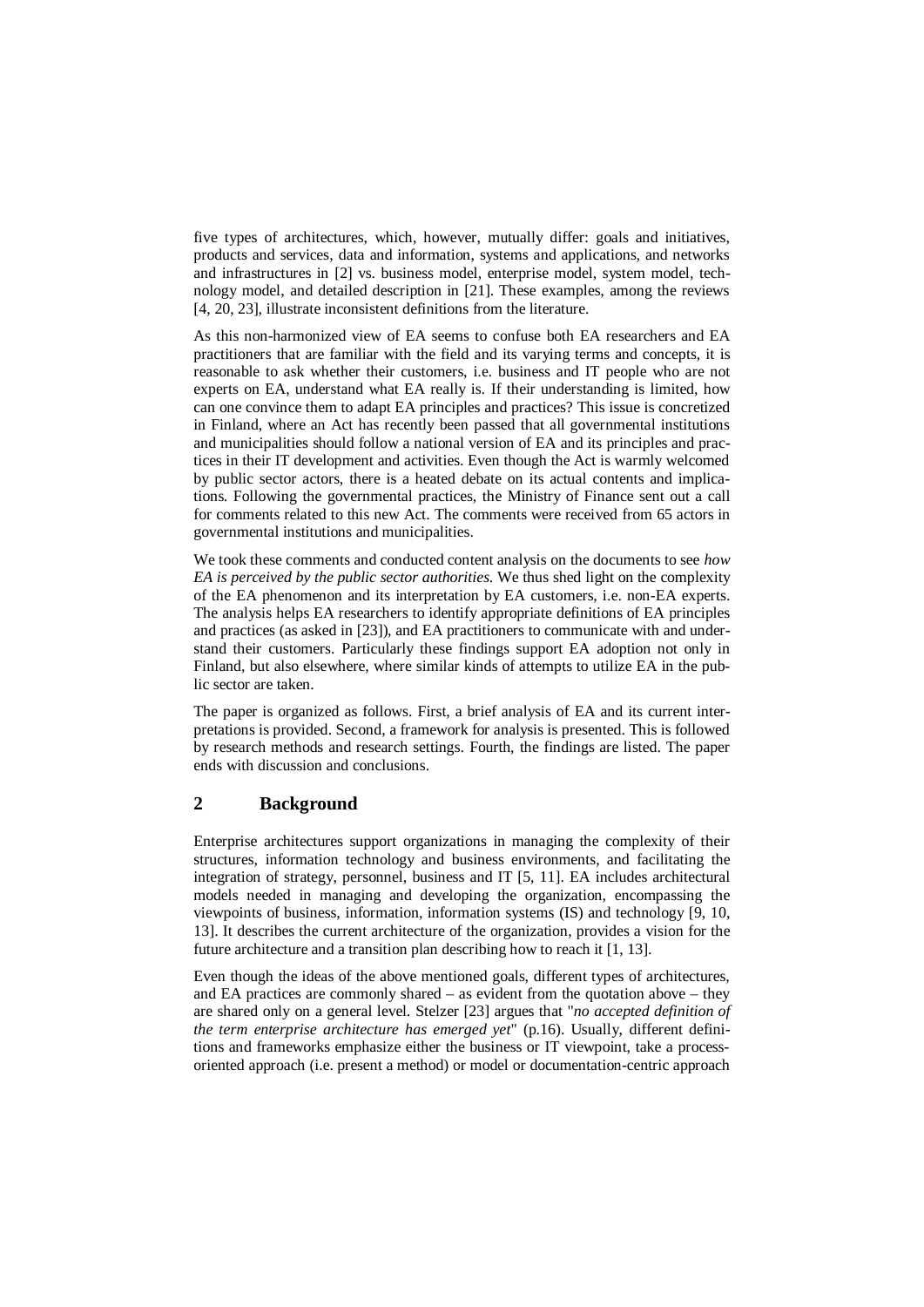(i.e. consider architectural models), and underline the practices of conducting EA work at the expense of explaining or theorizing it (ibid.). This development has resulted in EA research being, to a large extent, practice-driven and practitioneroriented.

EA research focuses on the planning and development aspect of EA: frameworks [17, 22], planning and developing methods and tools [3, 13] and development processes [1, 17]. Critical success factors and maturity models [18, 24] and the benefits of EA [16] have also been studied. Yet it is common that these studies rarely define what EA is or what its principles are. For instance, [4] and [23] identified only seven articles where EA principles are defined. Also some standards (e.g. [6, 7]) aim at defining EA principles. Again, these are not congruent with each other or with other definitions. Thus, despite a growing number of publications related to EA, it seems that the concept of EA has been taken for granted, without it being explicitly defined, by researchers and practitioners. This vagueness has its impacts also on EA practices. Niemi [15] identified 29 stakeholders of EA, meaning there are (as) many different perceptions of the EA concept. Consequently, the goals and methods of EA, and its principles and practices, are seen, experienced, and assumed differently. For instance, software architectures, a subsection of EA architectural models, are conceived of in four different ways: as blueprint, as literature, as language, and as decision [21]. As the EA concept is broader than software architecture going beyond mere architectural descriptions, it can be assumed that a similar variety is evident also with EA – but on a much larger scale.

Goethals et al. [5] argue that EA work should be a part of the normal way of doing business, and that this work should not only be the responsibility of the ICT department. Yet they have found that business people are rarely willing to cooperate. This is because of different understandings of the concept and its importance.

This motivates our paper. We want to understand how the customers of EA practices, i.e. EA users, comprehend EA. This provides us with a basis for communicating with them, and targeting our message appropriately.

## **3 Analysis framework**

To study how the EA concept is understood by the customers of EA work, we simply adopt the following basic EA items as the unit of analysis:

- Architectures. These are central in EA research and practice. EA work aims at understanding business planning, business operations, information systems and databases, and technological infrastructures and their relationships. In other words, *Business Architecture*, *Data Architecture*, *Applications Architecture*, and *Technology Architecture* are considered.
- Phases. Often in EA work, the first, current situation is modeled on understanding the processes, data and information, information systems, and technologies. This is then used as a basis to develop a vision for the future, and a plan of how to get there. Hence *as-is* architecture, *to-be* architecture, and a *transition plan* are developed.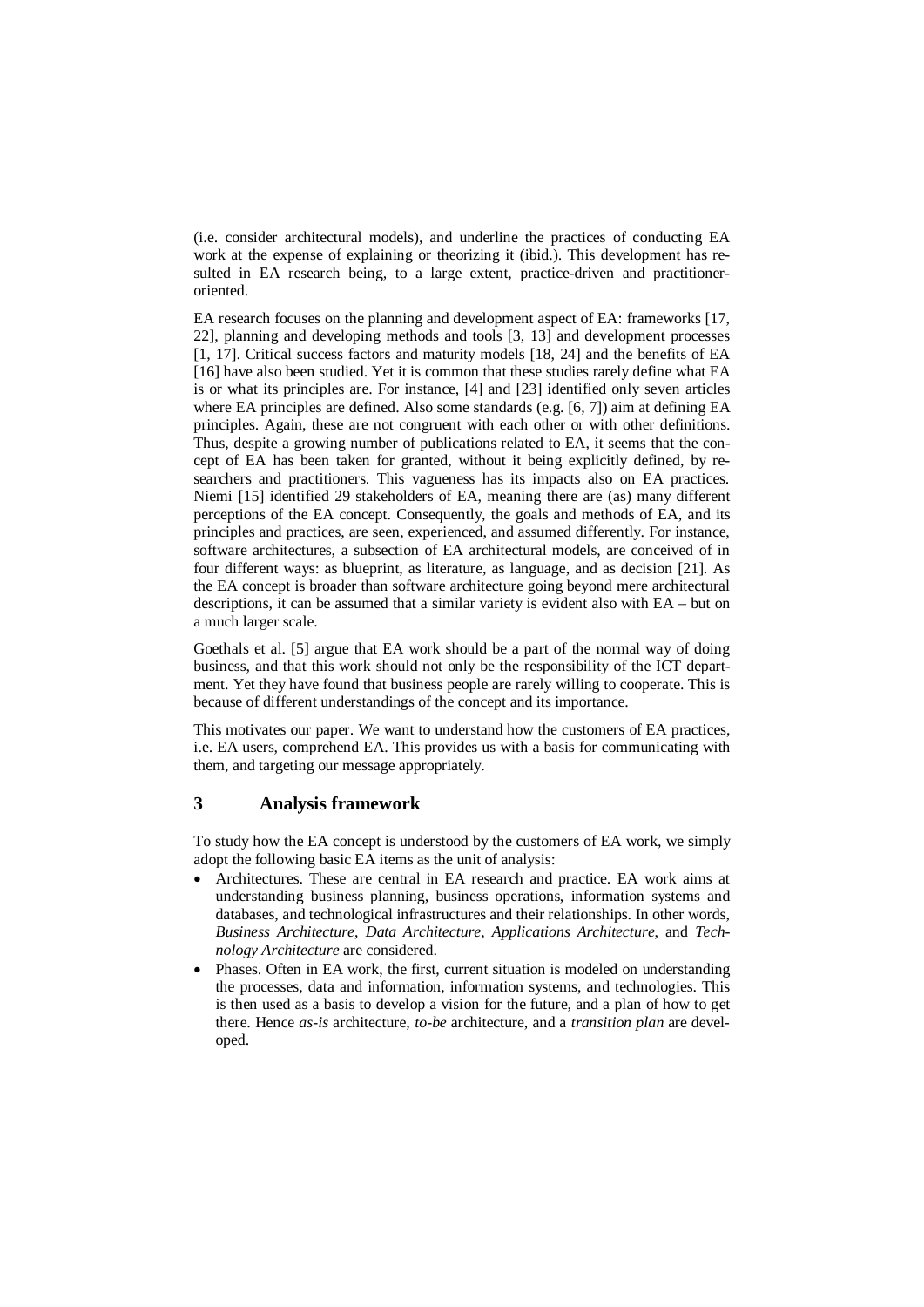$\bullet$  Levels of application. EA can be used as a tool to help strategic planning (which business/technical directions are feasible, what activities the whole organization should do, etc.) and organizational implementation and management (how to apply organizational EA principles in a certain domain, what kind of tactics could and should be used in EA work, what kind of systems should be acquired, etc.), and in routine every day operative activities (what kind of interfaces a certain system should have, how the data is managed, etc.). The scope and type of EA activities and the purposes for which EA is used differ between the levels of applications of EA. Hence, the adaptation of Mintzberg's [14] *strategic apex*, *middle line* and *operating core* equips us with a usable frame of reference.

## **4 Research settings and methods**

-1

The study was motivated by the debate on how to organize IT governance in the public sector in Finland. On February 2010 the Cabinet Committee on Economic Policy supported an initiative from the Ministry of Finance by stating that the corporate governance of the public sector IT should be enforced. The key element in this corporate function is enterprise architecture, which was seen as a tool to achieve strategic goals, for example interoperability and manageability of the public sector IT systems.

In April 2011, the Finnish Government presented a proposal for Finnish National Enterprise Architecture, which will be a part of the Act on the Direction of Public IT Governance. The EA framework, a modified version of TOGAF9 framework, will be part of legislation that eventually forces all public sector authorities to create their own EA descriptions. The EA framework is also accompanied with governance models, application instructions, modified capability maturity models, domain definitions, and other documentation.

Following the governmental practices, immediately after the proposal was presented, the Ministry of Finance sent out a call for comments and statements. This official call was sent to all public sector organizations: ministries, governmental agencies and municipalities, though anyone wanting to comment was allowed to do so. In total 70 statements were made. These statements are publicly available<sup>1</sup>.

Table 1 summarizes the data acquired for the study. All the ministries gave their statements (coverage of ministries was 100%). The municipalities were largely represented by the Association of Finnish Local and Regional Authorities. In fact, 20 out of 28 statements from the municipalities only referred to the Association's statement and were left out of the analysis. Private organizations (5 statements) were also excluded from the study even though they had interest in the Act.

The study was conducted with content analysis [12] with the statement documents being the research data. In the first, quantitative, phase the comments that described the EA concept or its applicability with respect to the organization's current structure or processes were identified. In this phase the analysis framework described in Sec-

http://www.vm.fi/vm/fi/04\_julkaisut\_ja\_asiakirjat/03\_muut\_asiakirjat/20110923Kokona/na me.jsp (in Finnish)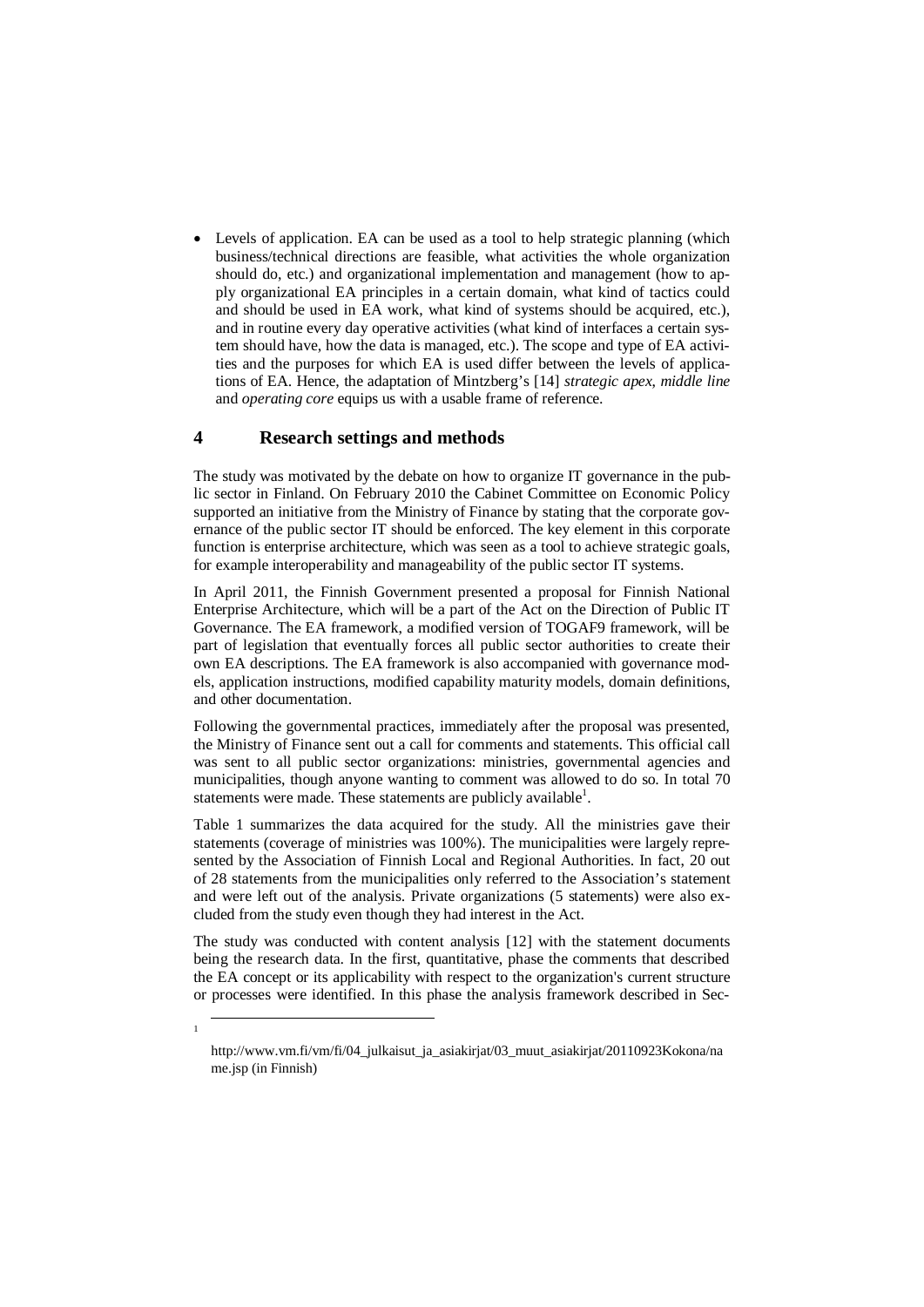tion 3 was utilized. Only the comments that addressed the EA framework itself or one of the architecture areas were analyzed. The comments that focused only on the readability or the structure of the EA documents, or the government's organization structures were left out. In the second phase the comments found in the first phase were subjected to qualitative analysis. The comments were categorized and themes common to many of the statements were identified.

| <b>Answering body</b>     | Count | <b>Estimated</b> | <b>Notes</b>                  |  |
|---------------------------|-------|------------------|-------------------------------|--|
|                           |       | coverage         |                               |  |
| <b>Ministries</b>         | 12    | 100%             |                               |  |
| Government agencies       |       | 20%              |                               |  |
| Other governmental bodies | 8     | 25%              | e.g. government owned com-    |  |
|                           |       |                  | panies                        |  |
| Municipalities            |       | 2%               | 8 (of 28) statements analyzed |  |
| Municipal agencies        | 10    | 10%              | e.g. hospital districts       |  |
| TOTAL                     | 45    |                  |                               |  |

*Table 1. Distribution of statements from different organizations* 

## **5 Findings**

The analysis revealed that many statements focused solely on administrative issues, and some statements were only commenting on textual issues and phrasing. Thus, many statements had no elements that could be analyzed.

The findings are presented in two ways. First, the quantitative results are presented. Second, their qualitative analysis is shown.

#### **5.1 Quantitative analysis**

The quantitative analysis provided interesting results. Comments on the same unit of analysis were grouped together. The coverage of different architecture areas of EA is very limited. 32 statements out of 45 discussed the business architecture. Even though also applications and data architectures were mentioned in 11 statements, most often only interoperability requirements and goals were considered. Technology architecture was almost completely absent in the comments, being mentioned only twice.

Similarly, most of the statements discussed strategic level to-be architectures, as seen in Table 2. These were mainly comments about the interoperability and cost efficiency objectives. As-is architectures or transform phase were very rarely addressed.

*Table 2. Distribution of statements in phases and in levels of application* 

|                | As-is | To-be | <b>Transform</b> |
|----------------|-------|-------|------------------|
| Strategic apex |       |       |                  |
| Middle line    |       |       |                  |
| Operating core |       |       |                  |

It should be noted that in theory one statement could address every unit of analysis, i.e. all types of architectures, their phases, or the levels of applicability. However, the number of units of analysis is quite low (108) in contrast to the number of statements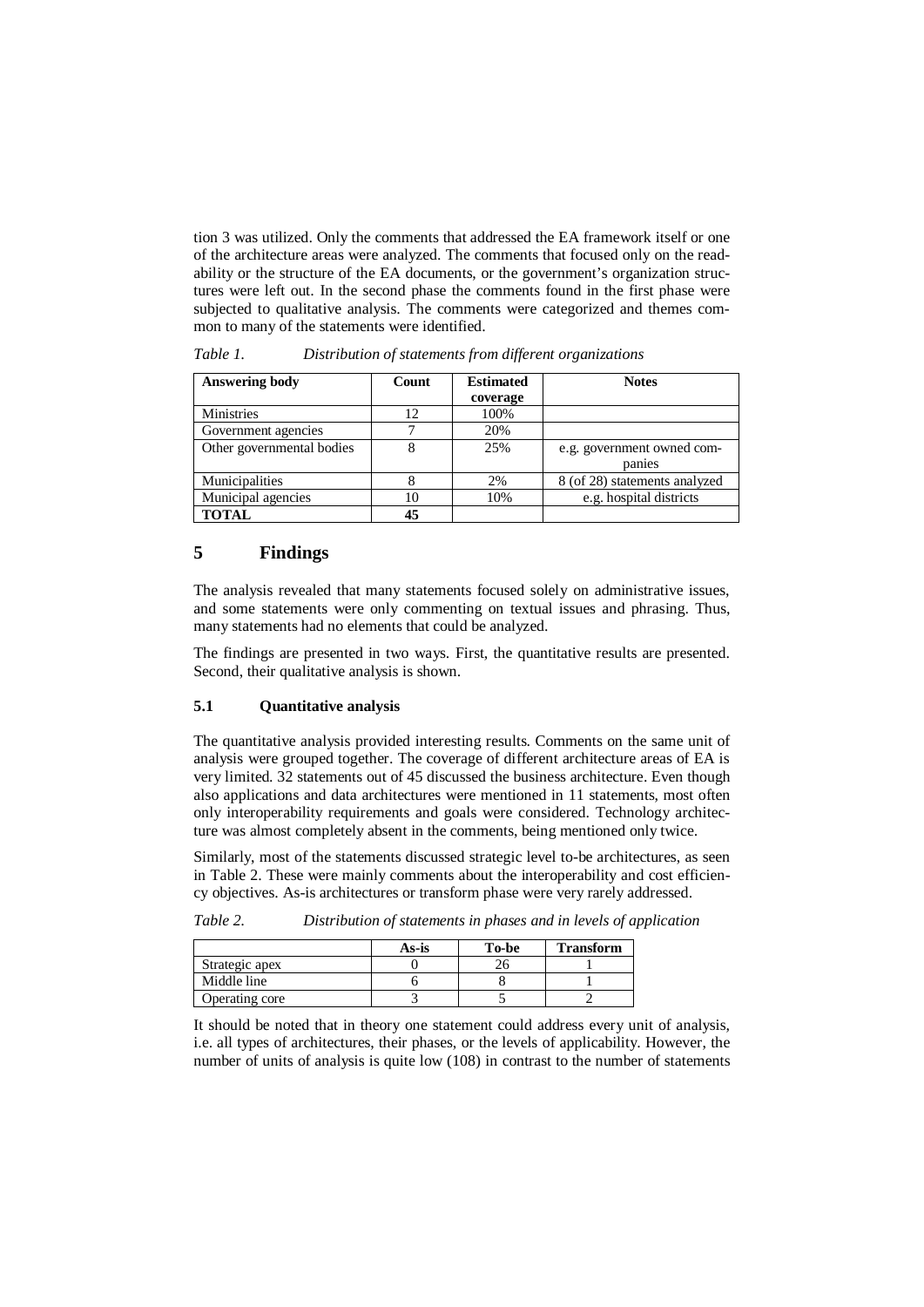analyzed (45). This means that many statements did not discuss the EA concept comprehensively. One may thus easily argue that quantitative analysis does not reflect the understanding of EA because the comments might refer to issues which were the most unclear, in need of explanation, or being of most concern to the respondent. Hence, even though quantitative analysis illustrates fragmented awareness of EA, it does not (necessarily) describe how the concept is understood by the respondents. For that reason, we also conducted qualitative analysis of the same data set.

#### **5.2 Qualitative analysis**

In qualitative analysis the findings were categorized according to their focus. Thematic groups were identified and analyzed. This resulted in the following themes.

**Terms, definitions, and concepts**. The proposed EA is an ensemble of several documents. Most documents adopted their own definitions for terminology as there was no meta-document or such a section in any of the documents. This was pointed out by the respondents. "*The concept of enterprise architecture and related terms linked are not very familiar to many*. *Explaining the key terms and concepts would make the documents much easier to understand*."<sup>2</sup> (Ministry of Social Affairs and Health)

The use of languages was commented on as "*Ministry of Justice proposes that Finnish terms are used consistently in the documents – not in English or in a mixed language"*. This issue is emphasized since Finnish translations for EA-related terms in general do not necessarily exist.

The inconsistent use of terms was also present in the statements. For example, there were problems with the term EA itself. It was not always clear whether the statement was referring to EA as a development method, as an architectural principle, as an architecture function, or as the final public sector EA that is being created by the use of the method. In many cases, the statement did not address the proposed architecture but the problems of the given target area preventing the creation of the final architecture.

**Benefits of Enterprise Architecture.** Many statements underlined the importance of EA as a bridge between ICT management and the organization's other functions. Another frequently mentioned benefit was the ability to move from siloes to interoperable information systems. This requires the capabilities of creating requirements for call-for-tenders: "*What would be needed from the enterprise architecture is that we could create nation-wide specifications for interfaces, and at the same time, gain the capability to make them as obligatory requirements for the supplier.*" (Hospital District of Etelä-Pohjanmaa)

Another type of benefit was the description of the current state, and how it could be improved: "*The problem has been that the consequences of the decisions made in the development projects are not seen later in the larger scale.*" (Ministry of Employment and the Economy) Especially the need for inter-organizational harmonization was seen as a benefit in the adoption of EA.

-

 $2$  Original Finnish transcripts translated by the authors.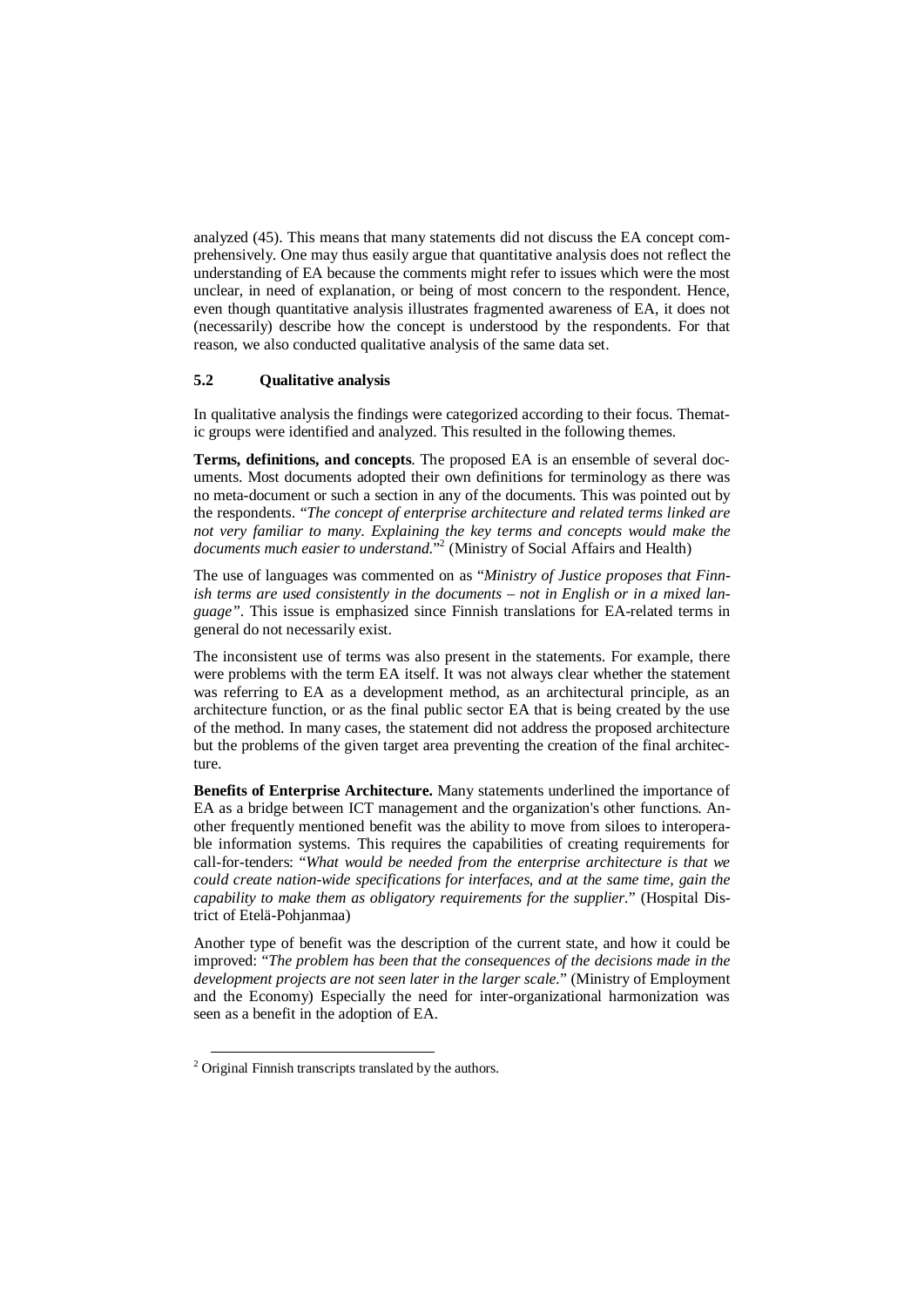Many respondents stated as a motivation for EA, that the use of EA framework enables the creation of common ICT solutions and unifies the processes within the public sector. For example, "*The motivation of enterprise architecture is to enhance interoperability inside the public sector and to reduce the amount of processes and information systems.*" (Population Register Centre)

**A new Function, a new way to work, or something else.** The organizations had various opinions on how EA work should be organized. Some organizations argued that EA development should not be separated from traditional administrative practices, and should not be a new method or tool. This is visible in the comment by Finnish Transport Safety Agency: "*Enterprise architecture has been seen as a tool for implementing the strategy. The main objective of the architectural work is to move from information system centric development to a more process-oriented development*". Another popular view was that EA can bridge the gap between IT management and line management.

Yet EA development should not create a new, separate organizational entity. These fears were manifested in comments such as: "*From the individual organization's point of view, it can be seen as a risk that the organization develops an independent EA function which operates in isolation from other management and service production needs*" (Association of Finnish Local and Regional Authorities). In one response it was even stated that: "*Between management and IT personnel, there must not be such a grey area [actor] with its own secret language, and only those familiar with it can understand what is being prepared*". (National Institute for Health and Welfare)

A link between the organization's management system, and EA development and governance was requested: "*It is important to start architecture development in all organizational levels, and introduce it as a part of traditional management and development.*" (Ministry of the Environment).

**Resources and skills.** The new EA requirement was seen to require resources from the public sector organizations. This was linked with the question as to whether a separate organizational entity or an EA office should be formed inside the organization – even though its functions were not seen as being separated from the organization's other work. The need for extra resources was stated several times in comments such as "*Developing the architecture will need lots of resources*" (Ministry of Agriculture and Forestry) and/or by quantifying them more precisely: "*Under the Ministry of Justice and its offices, this will mean a yearly input of 6 man years in Enterprise Architecture development alone. It will be difficult to organize this in our sector*".

There were also several comments about the workload distribution: "*In many cases these EA-tasks are understood to be additional tasks to all previous duties*" (Helsinki-Uusimaa Hospital District). This was a frequently restated fear – that EA will increase the workload of already burdened officers. However, some proposed that ""*it should be considered whether a couple of Enterprise Architecture development offices, or even a single (national) Enterprise Architecture Development Office, should be established*" (Ministry of Defence).

Some argued about the motivation of the new workload: "*The scarce resources of the Office should be designated to [more] important development projects, not to create a*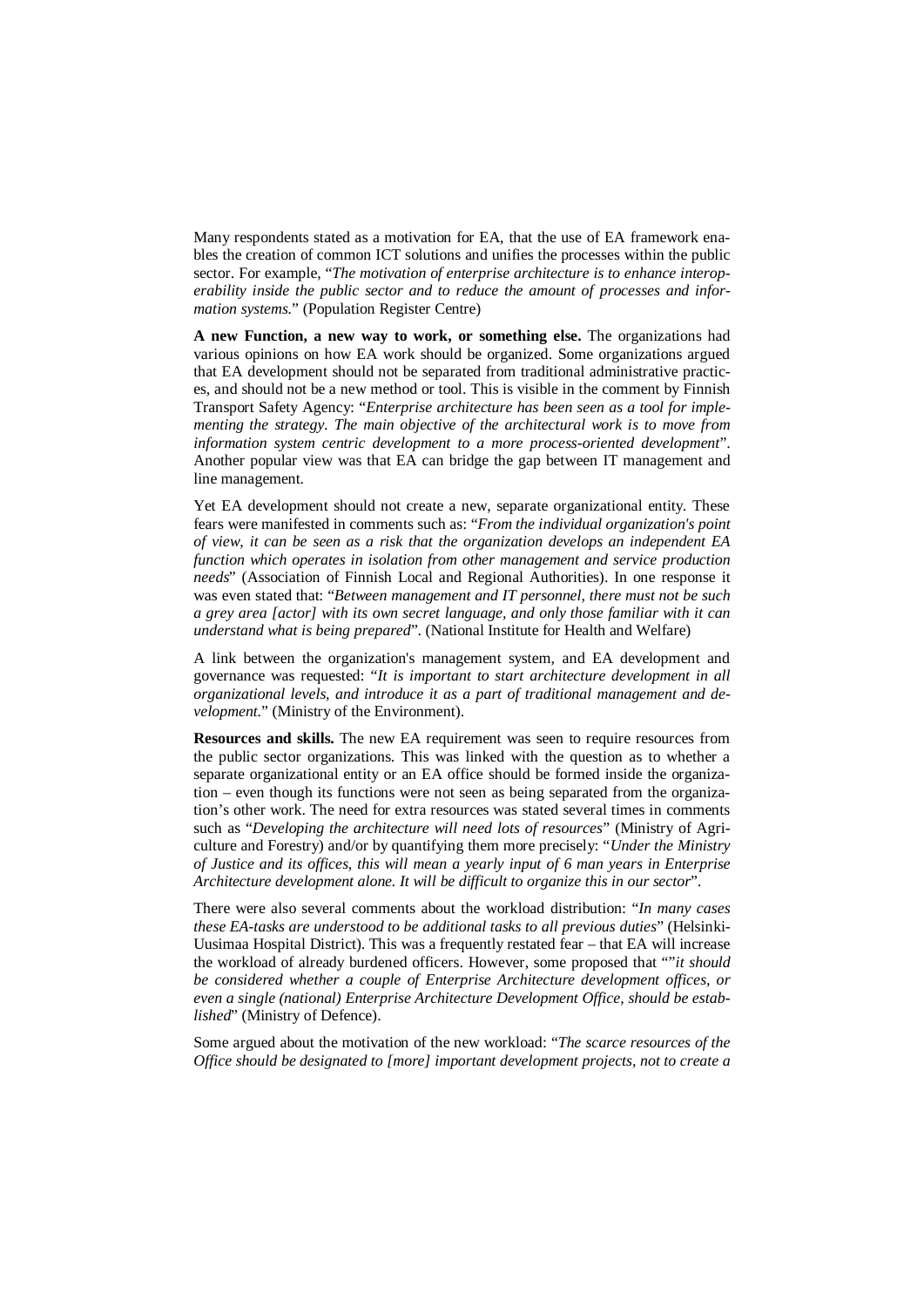*present state Enterprise Architecture specification"*, since *"the goal should be to develop architecture, not only write specifications*" (Population Register Centre). In addition to documentation, also the amount of work related to measurable benefits and the scope of EA work were criticized as factors lowering motivation.

The need for new skills and EA knowledge was seen: "*We emphasize that new skills needed for the Enterprise Architecture work are taken into account. The training and education should be coordinated*" (Finnish Transport Safety Agency). Some even mentioned that these training, education and practical study materials should be coordinated with the universities, and perhaps new degree programs related to EA should be created.

**Problems seen in the adoption of Enterprise Architecture.** The adoption of EA as the main ICT design and development method was seen as problematic: "*Activities in the health-care sector, as well as in other sectors, are so diverse and multifaceted that Enterprise Architecture is not a sufficient tool to govern it*" (National Institute for Health and Welfare). This issue was seen in various forms. Typically, organizations have adopted their own management systems, and were reluctant to change or modify them. It was frequently seen that the ICT management is pushing itself into the field of traditional management and administration, particularly "*when there are four architecture areas, and three out of four areas are information technology centric, the role and contribution of ICT management is disproportionally emphasized*" (Ministry of Justice).

While several agencies operate in co-operation with their foreign counterparts and other organizations, the international aspect was brought up only once: "*It is of utmost importance that the Finnish Defence Forces continue to use their own Enterprise Architecture Frameworks, governance model, and specification framework*" and not to switch to national practices.

## **6 Discussion**

When analyzing the results, the normative angle of the call for comments cannot be ignored. The call was triggered by the upcoming Act on the Direction of Public IT Governance, where an EA framework is named. This gives public sector organizations a strong motivation to present their statements as they will be affected by EA in the near future. Some organizations had already started their EA work, a fact which was visible in their comments. However, only a few organizations had EA experiences for more than two years, making the topic novel for most organizations.

Also the facts that EA framework is introduced by the Ministry of Finance, and that it is enforced by legislation may have had impact on the viewpoints and stressed some issues related e.g. to resources. Currently, the public sector is under constant cost scrutiny, and the introduction of a new function raises the question of financing.

However, by looking below the surface, another interesting issue arises. While the EA concept is vague and is seen as a tool, its essential features are not questioned. This is strongly related to architectures and architectural concepts, as only very few statements echoed understanding of what those are and how they can be utilized. Conse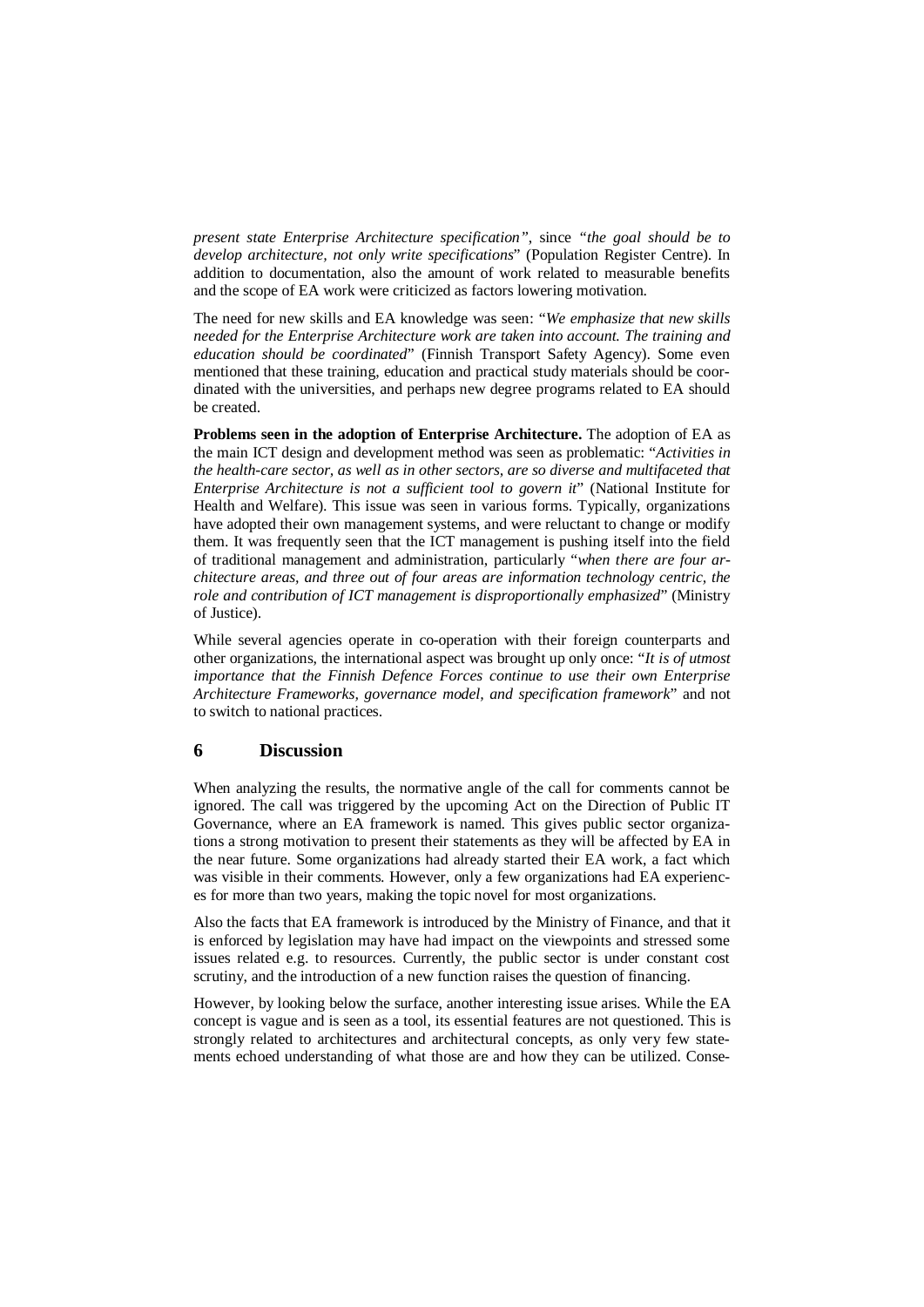quently, the goal of the original call for comments, to gain views on the chosen EA framework, did not match reality. The statements responded to the call in different levels, focusing on different issues. This was because EA was not thoroughly understood by the public sector authorities. Next, three types of contradictions are discussed.

#### **6.1 Strategic level and operative level**

The differences between strategic and operating levels were visible in the comments about the benefits and problems in adopting EA. Most EA benefits were related to the strategic level, i.e. on goals and objectives. It was seen that interoperability is the main goal of EA, while improved systems management, and sharing and (re-) using IS and their specifications are merely tools for cost reductions and increasing general efficiency and effectiveness. The interoperability issue was emphasized when considering citizens as customers. Currently, the processes within an organization are rather well-documented. However, to get one inter-organizational transaction completed, the customer must communicate with several officials in different organizations.

On the other hand, the majority of the problems were seen on the operative level, being organization-specific. They ranged from international agreements and the number and variety of parties involved to all kinds of commitments having implications to IS. Generally, the statements reflected the view that when any given architecture is introduced by the centralized IS management, there must be some aspects of the architecture that will not fit with the needs of the organizations. Several questions on how to handle this kind of conflict between different architectures were raised.

No matter whether EA was seen as a strategic level benefit or an operative level item, the respondents did not see themselves as agents in the development (transition) process – with two exceptions: the healthcare sector and the Defence Forces. EA was seen as a normative element being introduced to the organizations in a similar way to how legislation is introduced. In other words, EA is seen being something external, with fancy high-level objectives but severe practical problems, making its use almost impossible, particularly if no extra resources or outside consultation are provided.

#### **6.2 As-is and to-be architectures**

The contradiction between as-is and to-be architectures can be seen in the comments concerning the resources. EA development was seen as an extra burden on an already stressed organization. It was not something that would make ICT development easier. In general, EA was not seen as valuable in documenting the as-is architecture. Very few comments stressed the importance of making rigorous decisions taking into account the whole organization or across organizational borders. Although EA benefits were associated on the strategic level, the role of architecture descriptions was not seen as a means of accomplishing the interoperability issues.

The lack of comments on the transition phase gives another view to the issue of agency. To-be architecture seems to be something which is not actively developed inside an organization. Two exceptions shed light on this ignorance. First, the Finnish Defence Forces have used the NAF framework since 2004, and have perhaps the longest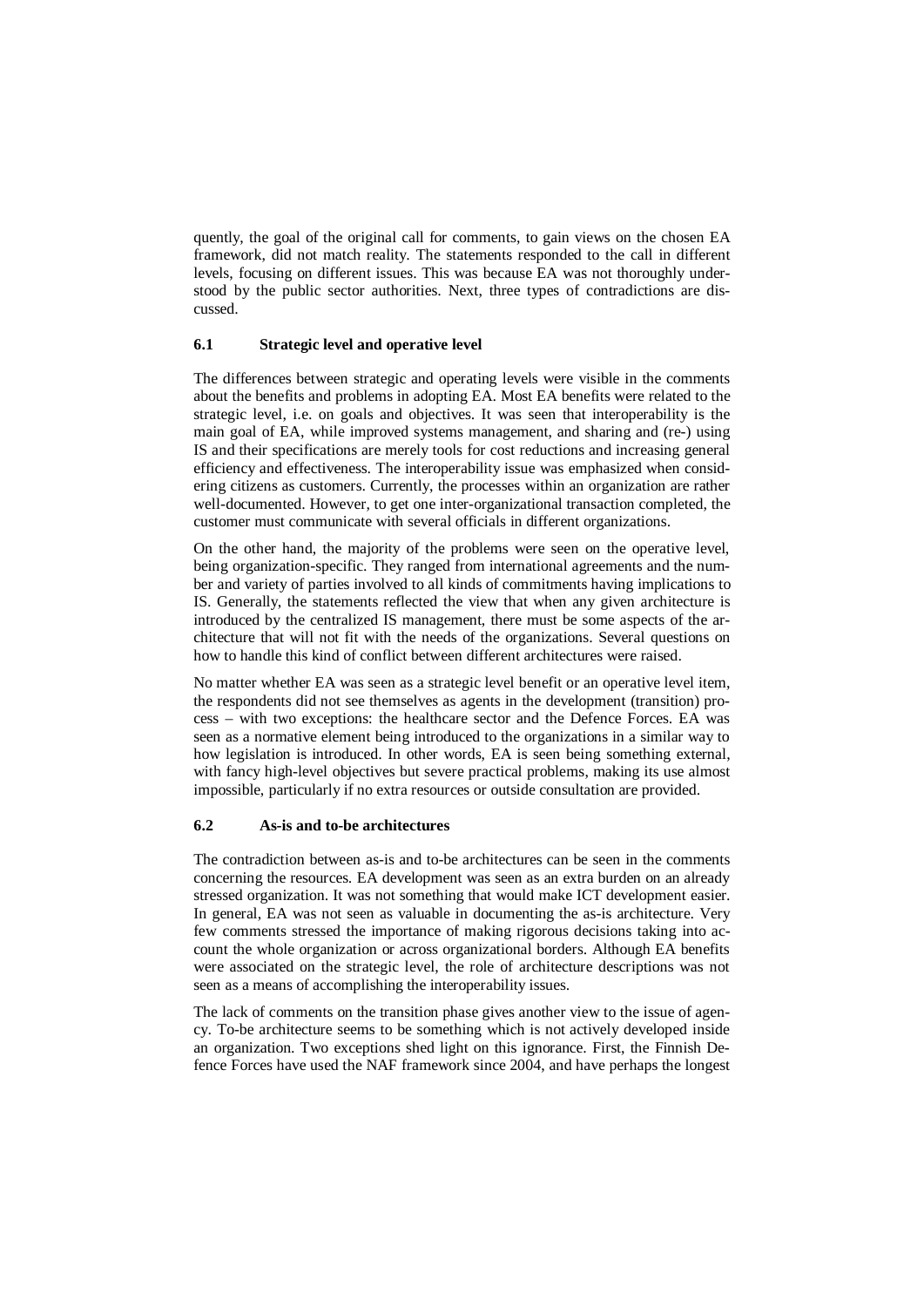history of using EA in the Finnish public sector. Second, EA is a new concept to many actors in the healthcare sector, even they have been developing interorganizational processes and IS for many years. Thus, the importance and role of tobe architectures and further transition plans seem to be associated with either extensive amount of experiences of EA (the Defence Forces), or endogenous needs for inter-connected processes and systems. External coercion does not raise the need for or understanding about those.

It seems that the meaning of as-is or to-be architectures, or transition plans are not understood unless the organization has gained some experience or realized such a need. Architecture concepts seem to be too abstract to be thoroughly understood by novice, illiterate users of EA. They thus see EA as a framework, given by someone else, being immediately usable in their work.

#### **6.3 The role of the general administration and ICT**

The conflict between general administration and ICT is visible in comments addressing the adoption of EA and discussing the structure of EA development.

As the initiative for the EA framework came from the Ministry of Finance and its Public ICT function, most respondents interpreted EA to be in the ICT management domain. This initiated inconsistent comments inside the statements. On the one hand, the strategic goals and ICT's role as a driver for improving productivity were accepted. On the other hand, it was found that the use of EA reassigns the decision making power from general management to ICT management. This is perhaps the main reason for emphasizing the role of the business in the statements.

However, the issues in the statements varied according to the respondents' background. The statements written by the ICT management underline the problems in communication between ICT and general management. In other cases it was not clear who has actually written the statement, but if the signing parties were from general management, the role of the business tends to be emphasized. Nevertheless, the gap between general management and ICT management was often apparent. It is unclear whether EA will actually help there – it is impossible to say whether EA will align business and ICT. Under the circumstances, it is unclear whether EA will succeed in facilitating the communication between the actors and integrating their viewpoints.

# **7 Conclusions**

In Finland, EA was introduced to the public sector by means of legislation. EA will thus be *forced* to be adapted and used. This obligation makes the situation significantly different to [8], where the use was voluntary and technology-driven. [8] argued that national EA "*must be viewed more broadly than just a 'city plan'*", meaning that several issues, ranging from policies, actors and governance to architectural models, principles and standards and implementations, should be considered. We agree with these views. Nevertheless, we argue that before reaching the level where those "practical terms" become important, we have to consider different comprehensions of the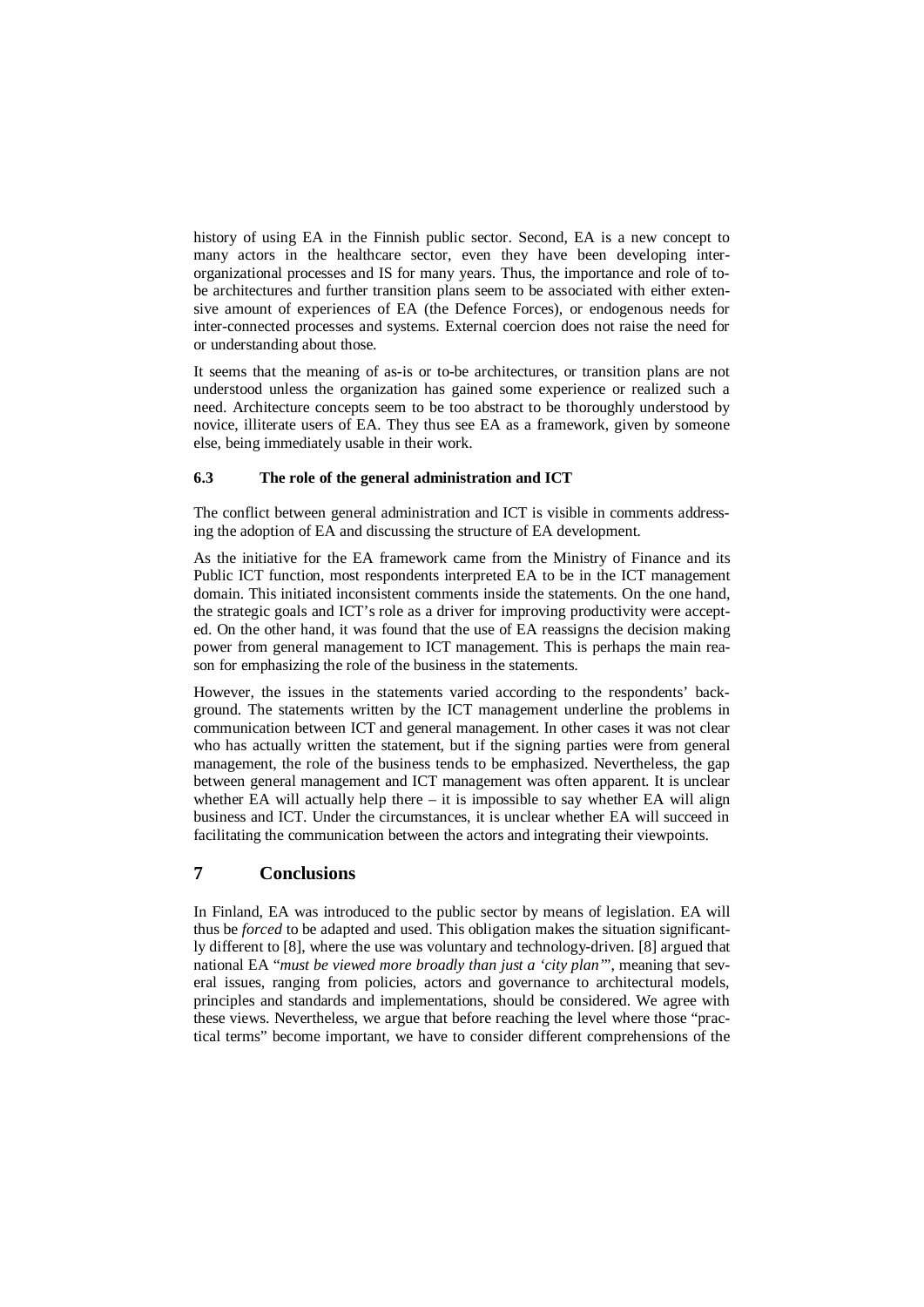EA concept. We thus have to understand and make sure that all actors, or authorities in the public sector case, commonly share the same perceptions of what EA really is.

From our content analysis it can be seen that these impressions are diverse. Some see EA only as a new mandatory routine, while others see it as a new tool to achieve strategic goals of interoperability and efficiency. An exact definition how EA is understood cannot thus be made, as the statements reflect different issues. However, the following contradictions provide insights into their views:

- x External, fancy high-level strategic objectives vs. severe practical operational problems in the organization
- EA as a tool to be used vs. EA as a directive which needs to be obeyed.
- EA as a common language between ICT and management vs. a secret language for dedicated enterprise architects.
- Architecture concepts too abstract to be usable vs. benefits of documenting the architectures.

We believe these contradictions help researchers in understanding how the EA customers, i.e. the users of EA frameworks, models, and principles, comprehend the topic. Thus, this is a first step in answering Stelzer's [23] call for a common definition of EA and its principles. On the other hand, EA practitioners benefit from these by being able to communicate with their clientele as they better understand different comprehensions of EA.

The study has its limitations. Content analysis provides only a glimpse of the respondents' understanding. This necessitates broader studies either by quality (e.g. by interviews) or by quantity (e.g. by surveys). Second, the focus on the Finnish public sector obviously has an impact on the generalization. But as the misconceptions were not culture-bound, but related to their organizational goals and structures, the contradictions are well applicable to other nations. However, the nationalities might have had implications, as the terms were not defined in Finnish – or in fact in any language. This might have made it difficult to write the statements and comments as the concepts were unclear. Although that was exactly what we wanted to study, it might have narrowed the scope of statements.

Thus, EA is understood differently by different authorities. It can be a new obligation in not solving the problems but just eating into resources, or it can be a new tool still not solving the problem but still requiring resources, or a new tool to be used in parallel with normal practices, assisting in the tasks which will be done anyway. Or it can be all of these at once, depending on the authority and the moment of time. To promote, enforce, or support EA in the public sector necessitates an unambiguous definition of the EA concept. Currently, its abstractness makes it difficult to explicitly comprehend and understand. A simple action – an explicit definition of the terms, would thus help the development of EA and of e-government ICT in general.

# References

[1] Armour, F.J., Kaisler, S.H. and Liu S.Y. (1999). Building an Enterprise Architecture Step by Step. *IT Professional*, IEEE Computer Society, 1(4), 31-39.